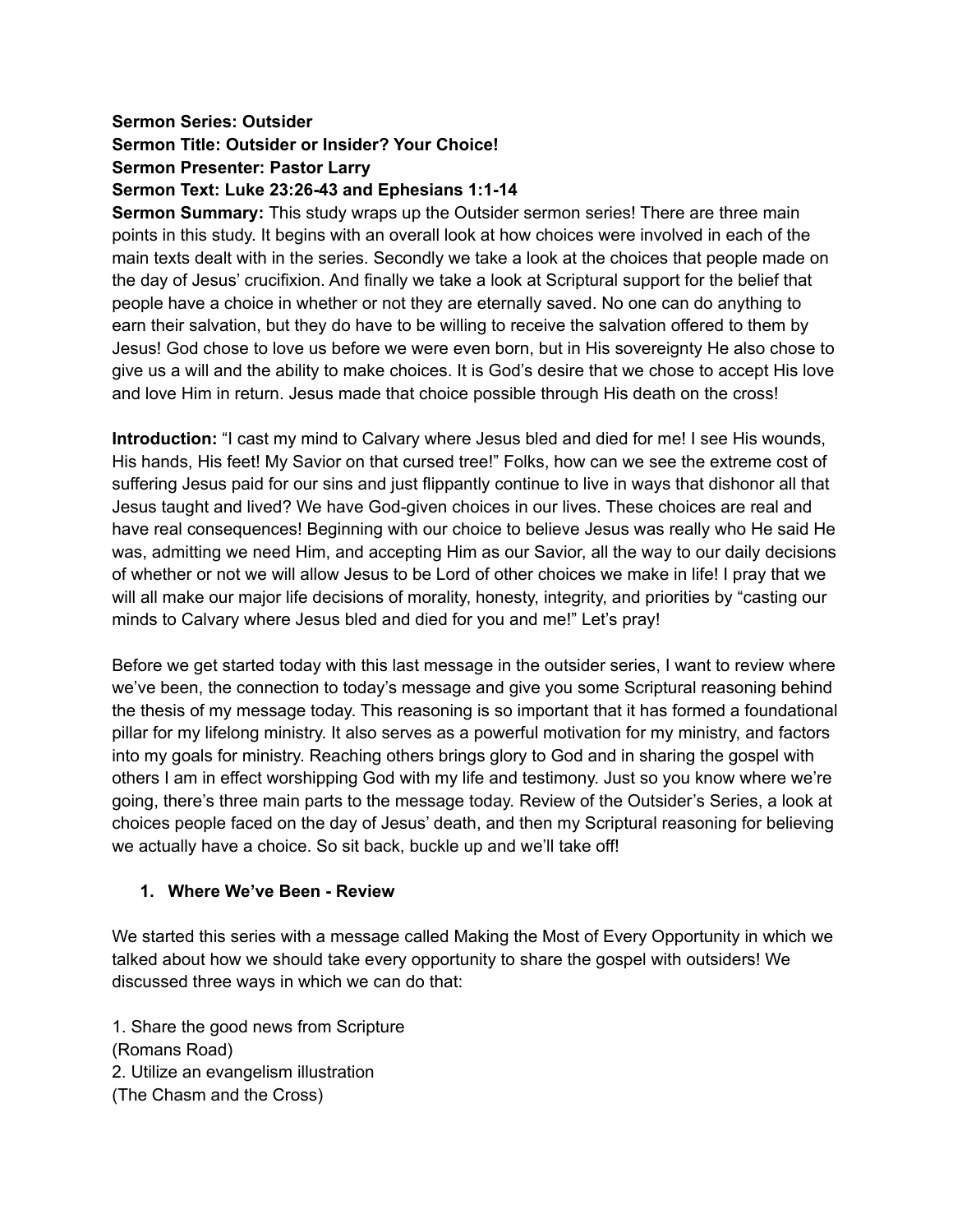3. Use your story (Share your testimony)

If you missed that message you can find the podcast, notes and diagrams on our website northshorechurch.net. Dr. Jake Roudkovski then shared with us a message from Isaiah pointing out that no matter the difficulties we face in our lives God is still on the throne, God is still Holy and God is still to be served. Amen to that! Dr. Don Pucik then shared a message with us that pointed out how important one lost soul is to God and how Jesus talked about leaving the 99 to search for the one lost sheep. Man, if that doesn't tell you something about the love God has for lost people, right? Then we had three messages from the gospel of Luke that each give amazing illustrations of our final Outsider message today. We had our story of the sinful woman anointing Jesus with the alabaster jar of perfume! We learned this woman had made a decision to accept the forgiveness of Jesus and become an insider while Simon the Pharisee made a decision to treat Jesus with contempt and remain an outsider. One accepted, one rejected! Then Dr. Nave spoke so powerfully about a demon possessed man whom Jesus traveled across the sea to set free! The man desired to follow Jesus and was given a mission by Jesus…

Luke 8:39 "Return home and tell how much God has done for you." So the man went away and told all over town how much Jesus had done for him.

You would think the townspeople would have been thrilled for the man and happy to no longer have a madman roaming the seashore, they were not! They were afraid by what they saw and chose to remain outsiders and asked Jesus to leave them. He left! Jesus will not force His love or His will on any one! That's not in His nature to do. And then last week our Student Pastor, Zach, preached an awesome message on the Rich Ruler, who chose to cling to his idol of worldly wealth rather than receiving the riches of the Kingdom of God which Jesus offered to give him. Remember?

Luke 18:22 ...He said to him, "You still lack one thing. Sell everything you have and give to the poor, and you will have treasure in heaven. Then come, follow me."

Matthew tells us…

Matthew 19:22 When the young man heard this, he went away sad, because he had great wealth.

What was the choice the rich ruler was confronted with? Are you going to continue to chase worldly things for your happiness or are you willing to trust Jesus with your life and follow HIm? We may never know, but I think if the guy had said, "Okay, It'll take me a few days to get that done, but sure, I'd rather have a personal relationship with You Jesus than to have worldly riches and fame. I trust you!" I think Jesus would have said something like this, again, I'm just saying I think, or maybe Jesus would have said something like this… "well, now that your heart is in the right place and money is no longer your god, I'm going to show you how you can use your wealth and your ability to gain wealth for a greater good. Now that money is not your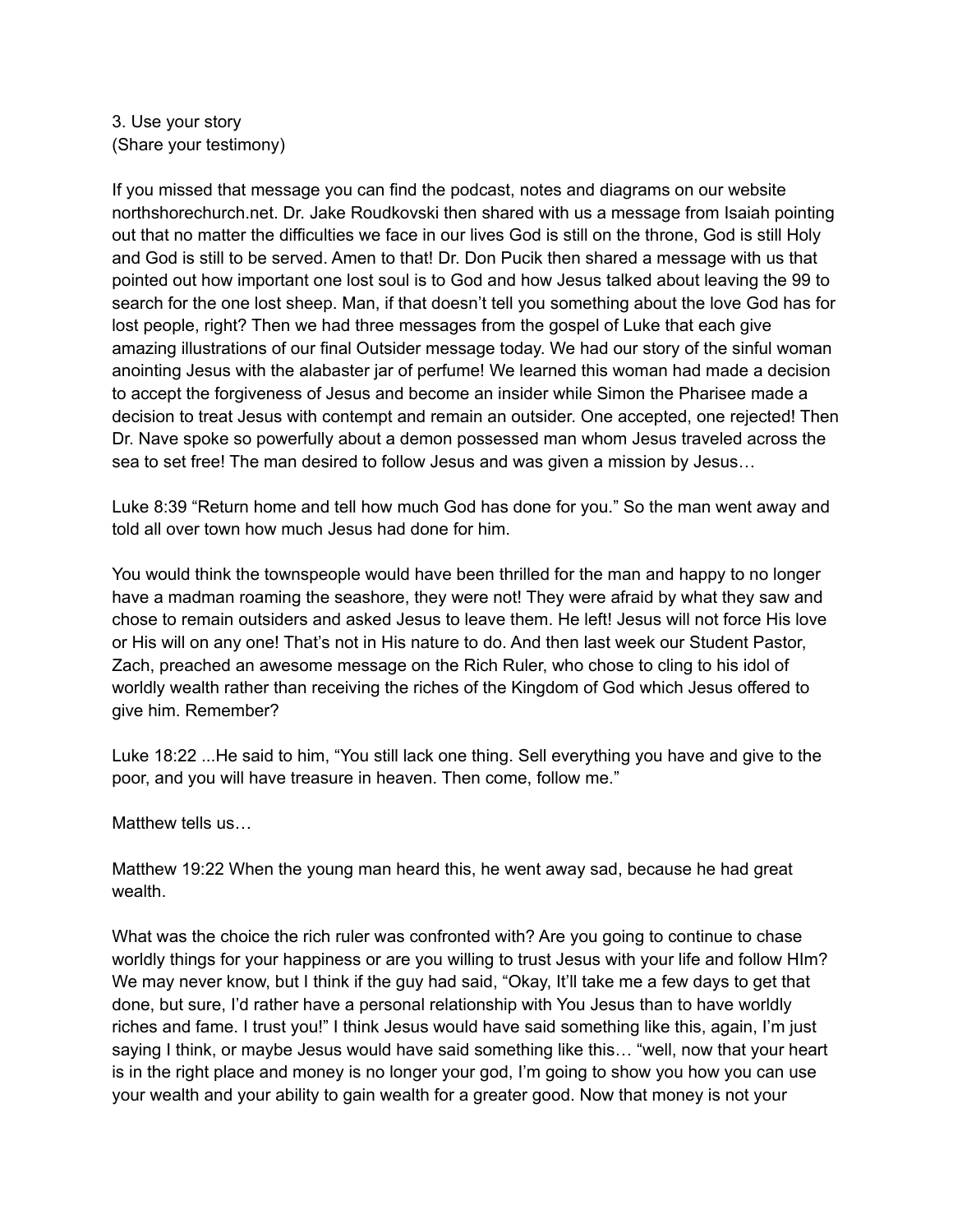priority you will no longer be its slave and you can make wealth your servant to help others!" Well, we all know that's not what happened and this is another important thing to note: Jesus didn't chase him down and say, "Hey wait, come back, let's negotiate, let's bargain, let's compromise!" That didn't happen. Listen, Jesus will leave the 99 to go after the one, but the difference between sheep and people is that we can choose to refuse the shepherd. Now this little bit is not a review but it will help you see that people's choices impact Jesus' response. Jesus encountered the outsider Zacchaeus, who was a tax collector and wealthy. Jesus went to spend the day with him and this happened...

Luke 19:7 All the people saw this and began to mutter, "He has gone to be the guest of a 'sinner'."

Luke 19:8 But Zacchaeus stood up and said to the Lord, "Look, Lord! Here and now I give half of my possessions to the poor, and if I have cheated anybody out of anything, I will pay back four times the amount."

Luke 19:9 Jesus said to him, "Today salvation has come to this house, because this man, too, is a son of Abraham.

Luke 19:10 For the Son of Man came to seek and to save what was lost."

The rich ruler went away sad, Zacchaeus went away saved and a changed man! Now for our final example of Jesus' outreach to outsiders we turn to...

## **2. The Crucifixion - A Day of Choices**

Luke 23:26 As the soldiers led him away, they seized Simon from Cyrene, who was on his way in from the country, and put the cross on him and made him carry it behind Jesus.

**Don't miss this:** Where were the disciples? A stranger has to help Jesus carry the Cross? There was not a single disciple in the crowd willing to step forward and help Jesus carry the cross? Nope, they weren't there or were unwilling to come forward! We have choices in life and they're not just about salvation for eternal life! There are all kinds of choices we must make that matter and affect our lives here on earth. The disciples were making choices on that day. Simon from Cyrene had no choice but to carry Jesus' cross, but the choice to allow the One who would be hung on that cross to be his Savior was a choice only he could make. Look at the next verse...

Luke 23:27 A large number of people followed him, including women who mourned and wailed for him.

**Don't miss this:** For women to sing funeral dirges, mourn and wail at a funeral procession was a customary funeral ritual given to those who had respectfully died. This was not done for condemned criminals. But there were women there who knew Jesus was an innocent man so they were bold enough to treat the walk to the crucifixion site as a funeral procession for Jesus. These ladies were also making choices that day. Choices that were dangerous for their personal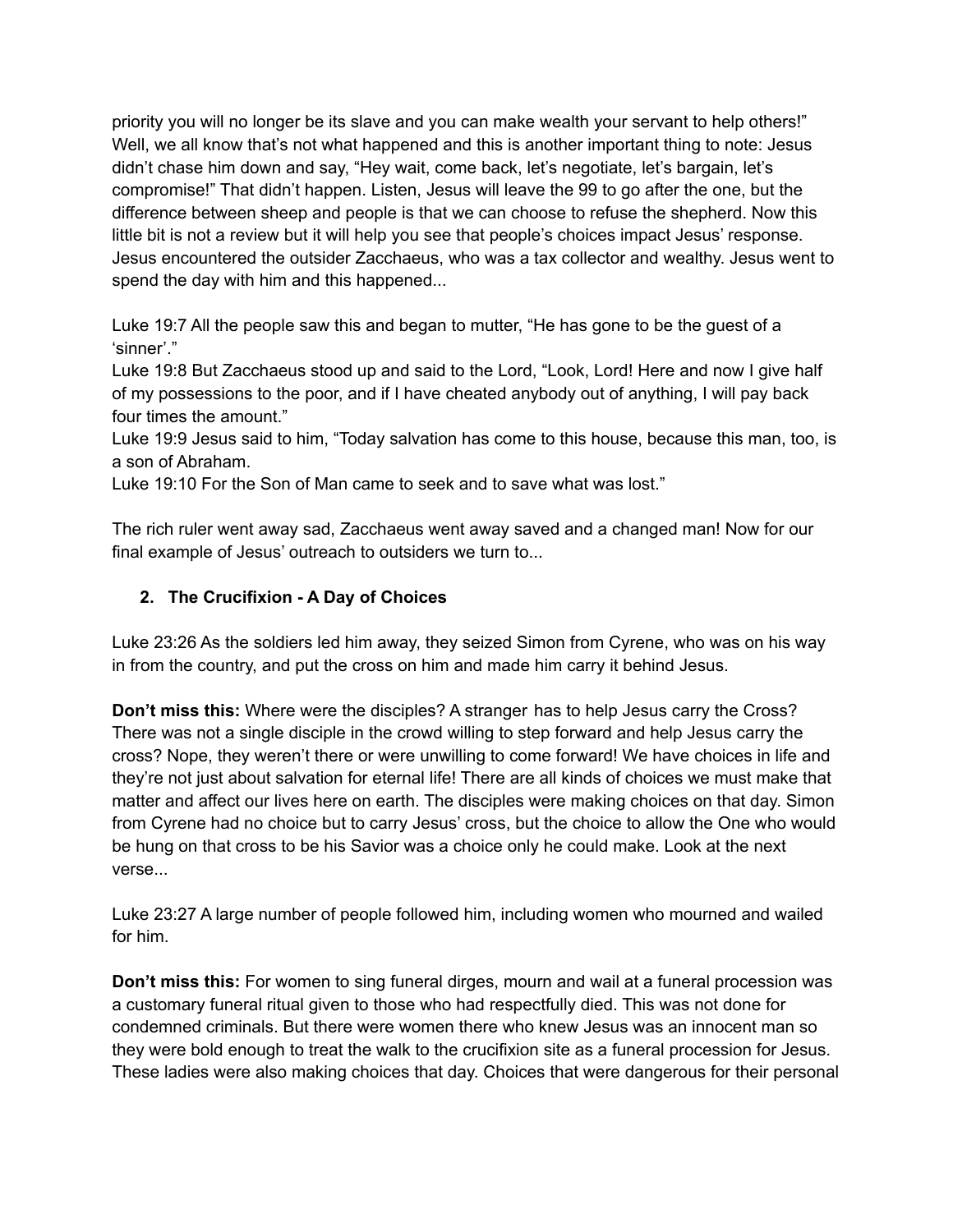safety, but they made them because of their love and dedication to Jesus Christ! But Jesus had an interesting response to their mourning...

Luke 23:28 Jesus turned and said to them, "Daughters of Jerusalem, do not weep for me; weep for yourselves and for your children.

Luke 23:29 For the time will come when you will say, 'Blessed are the childless women, the wombs that never bore and the breasts that never nursed!'

Luke 23:30 Then " 'they will say to the mountains, "Fall on us!" and to the hills, "Cover us!" ' Luke 23:31 For if people do these things when the tree is green, what will happen when it is dry?"

**Don't miss this:** Jesus was letting the women know that their beloved Jerusalem had rejected the Messiah that God had sent to be their Savior and that very terrible days lied ahead of them. We know from history that there was to be great persecution from the Romans towards the Jews at the fall of Jerusalem. So bad in fact that people with children would wish they had never had those children because things would be so bad! Let's continue reading.

Luke 23:32 Two other men, both criminals, were also led out with him to be executed. Luke 23:33 When they came to the place called the Skull, they crucified him there, along with the criminals—one on his right, the other on his left.

Luke 23:34 Jesus said, "Father, forgive them, for they do not know what they are doing." And they divided up his clothes by casting lots.

Luke 23:35 The people stood watching, and the rulers even sneered at him. They said, "He saved others; let him save himself if he is God's Messiah, the Chosen One."

Luke 23:36 The soldiers also came up and mocked him. They offered him wine vinegar Luke 23:37 and said, "If you are the king of the Jews, save yourself."

Luke 23:38 There was a written notice above him, which read: THIS IS THE KING OF THE JEWS.

Luke 23:39 One of the criminals who hung there hurled insults at him: "Aren't you the Messiah? Save yourself and us!"

**Don't miss this**: Mark's Gospel tells us that people passing by mocked Jesus, the chief priests and the teachers of the law mocked Him, and then states…

Mark 15:32 ...Those crucified with him also heaped insults on him.

So both of the criminals had been insulting Jesus, but something happened with one of these criminals. Something changes. He sees what is happening. He begins to listen to himself and the others and realizes how wrong they are about Jesus. And remember, he had just heard this...

Luke 23:34 Jesus said, "Father, forgive them, for they do not know what they are doing..."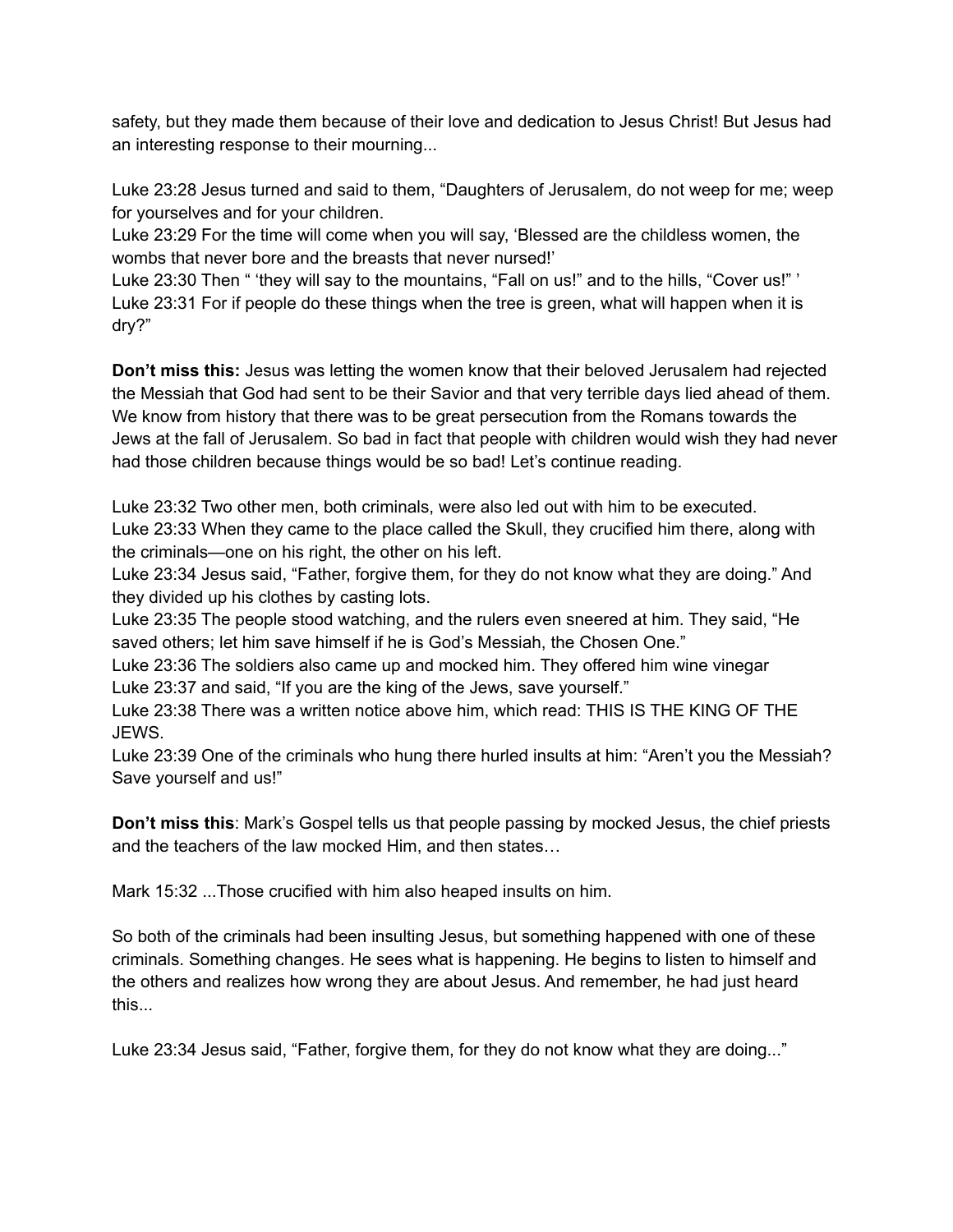He sees genuine love in action! He sees an innocent man praying for those who had falsely accused Him, mocked Him and condemned Him to death. So watch what happens next in Luke's account...

Luke 23:39 One of the criminals who hung there hurled insults at him: "Aren't you the Messiah? Save yourself and us!"

Luke 23:40 But the other criminal rebuked him. "Don't you fear God," he said, "since you are under the same sentence?

Luke 23:41 We are punished justly, for we are getting what our deeds deserve. But this man has done nothing wrong."

Luke 23:42 Then he said, "Jesus, remember me when you come into your kingdom." Luke 23:43 Jesus answered him, "Truly I tell you, today you will be with me in paradise."

Folks, that's unconditional Love! God's love is not based on your past accomplishments or failures! It's not based on your present abilities or weaknesses! It's not based on your future performance or struggles! Jesus does for you what you could never do on your own! You can't earn your salvation! You can't buy it! And none of us deserves it! But we do have to accept it or reject it! On the day of Jesus' crucifixion there were two criminals crucified with him! One rejected, one accepted! Choices were made. Jesus was on the cross for both men, but only one received forgiveness. The one who called upon the Name of the Lord! That man was nailed to a cross! He was going to die that day! He could make no amends for his past, no reparations for his crimes, not one thing. He could only ask for forgiveness. He could not change anything about his present circumstances. He could do no good works to earn salvation. He could only call upon the Lord Jesus! He could make no promises to God about future behavior, he had no earthly future, no bargaining chips. He could only trust what Jesus had told him concerning his future. "Today you will be with me in paradise!"

If you could ask the thief on the cross who cried out to Jesus what his thoughts were about that day he might say something like this:

"This man beside me was different and while I too had mocked Him, I knew I was wrong! After I heard His prayer for those who crucified Him I was aghast! I had nothing good to offer, just a broken, troubled and devious past I had always been trapped by my choices, now I was bound by those choices to a tree of death. There was nothing I could do but call upon His name And at that moment I knew my life had forever changed!

Now I want to spend my remaining time sharing with you my...

## **Scriptural Reasoning for "Outsider or Insider? Your Choice!"**

When I say: Outsider or Insider? Your Choice! I'm relying on God's Word for my rationale. If you want to read along with me we will be in Ephesians 1:1-14.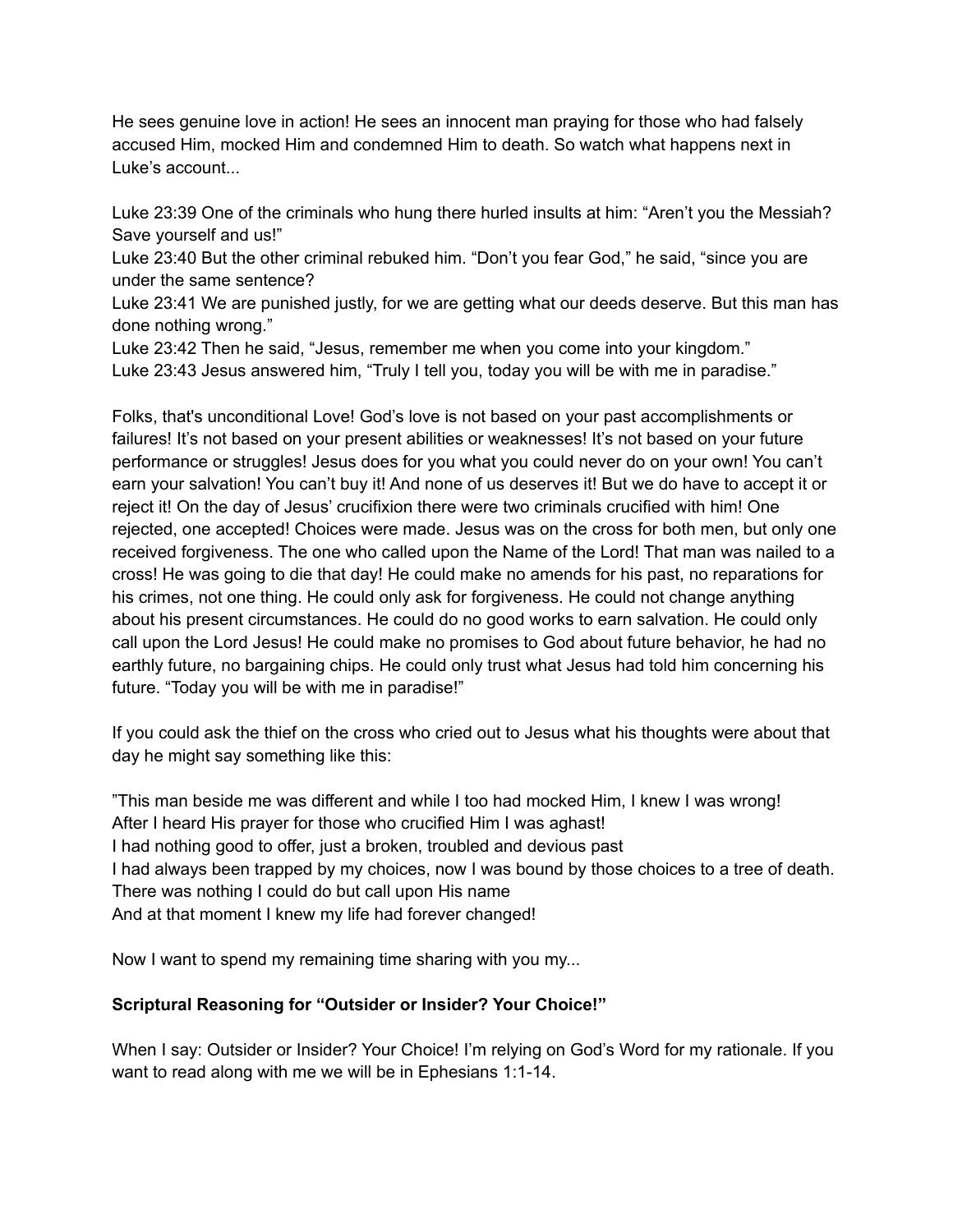Ephesians 1:1 Paul, an apostle of Christ Jesus by the will of God…

Paul made sure that everyone knew his authority to teach and lead was not based on his own goodness or wisdom or power, but based on a Divine call from God!

"An apostle of Christ Jesus by the will of God!"

Paul was a called out one. And just in case you're thinking God would never call you to be an insider because of your sins and your past, think again. Paul was a persecutor of Christians and had even supported the stoning of Stephen in the early church. He was on his way to arrest more Christians when God called out to him on the road to Damascus.

Paul goes on to say in this verse...

Ephesians 1:1 ...To God's holy people in Ephesus, the faithful in Christ Jesus:

Saints are not the few special people appointed by the church to be saints, Saints are those who have received Jesus as their Savior and who are faithful in Christ! You don't have to be a minister, or a priest, or a full time worker in the church to be a saint! The Hebrew and Greek words for Saint mean "Holy". You might be inclined to say, "well if that's what it means, I'm no saint!" Listen, if you've allowed Jesus to come into your heart and soul, His precious Blood washed away your sins when you asked Him to forgive you and you are made holy by what Jesus did on your behalf on the cross! Paul continues...

Ephesians 1:2 Grace and peace to you from God our Father and the Lord Jesus Christ.

What a beautiful greeting and he starts off with the word "Grace!" This word is found two more times in this text and eight more times in The Letter of Ephesians. Membership into this special assembly or congregation of insiders was available to the "called out ones!" based on the Grace of God which had been given freely, not to the worthy ones, but to the needy ones willing to admit their need. And what is grace?

Grace [defined] - Undeserved favor of God!

And I love what Paul says later in the book of Ephesians...

Eph 2:8 For it is by grace you have been saved, through faith--and this not from yourselves, it is the gift of God--

Eph 2:9 not by works, so that no one can boast.

Two statements that go hand in hand...

You don't get saved by works and you don't stay saved by works. You get saved by grace and you stay saved by grace!!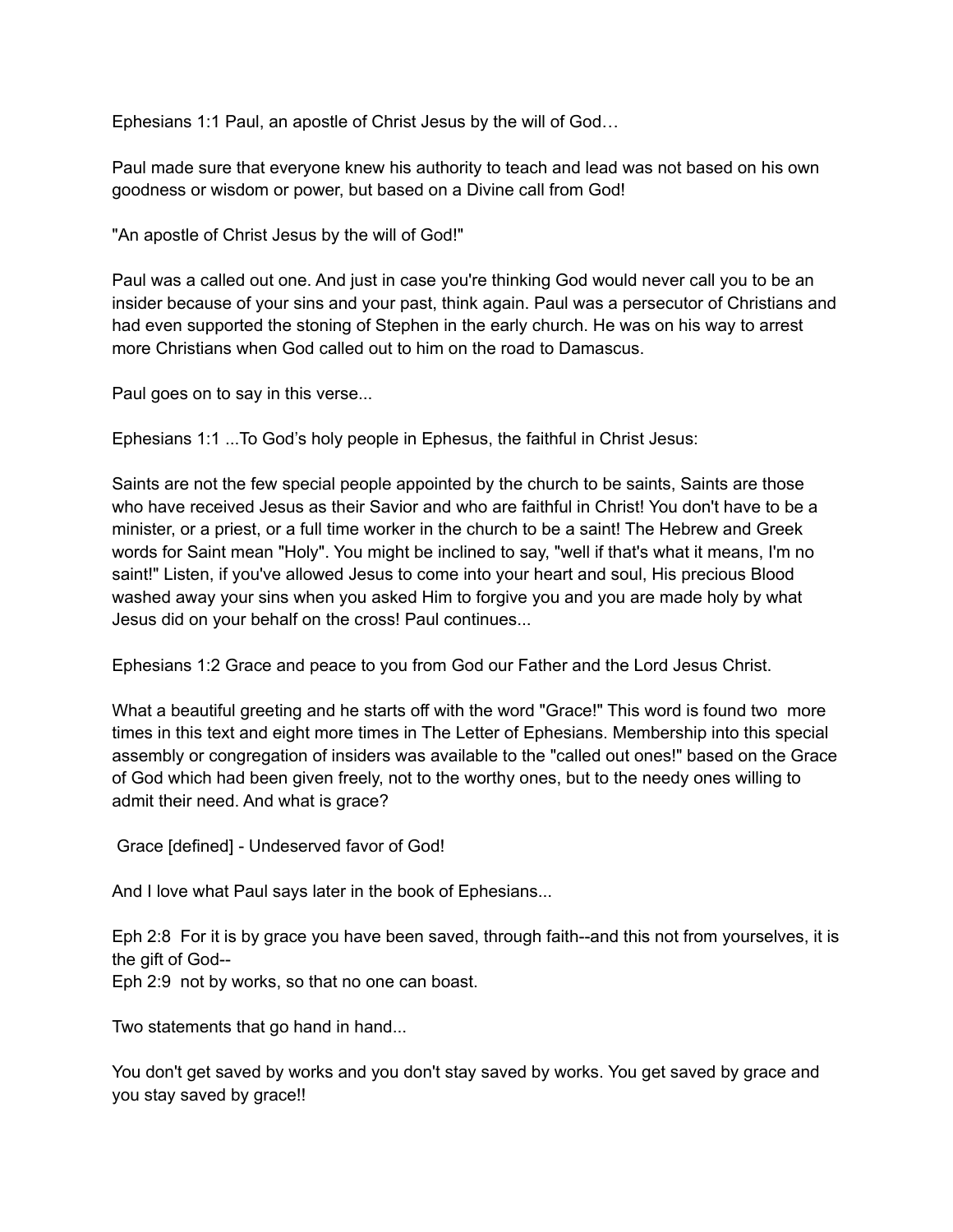Paul then says...

Ephesians 1:3 Praise be to the God and Father of our Lord Jesus Christ, who has blessed us in the heavenly realms with every spiritual blessing in Christ.

Make no doubt about it, the blessing of grace can not be earned, it's not for sale, and you and I don't deserve it, but God gives it. He blesses us in the heavenly realms with every spiritual blessing in Christ!! Grace is just one of them. You'll discover so many more blessings as you grow in your faith and in your spiritual walk with Christ!!! John put it this way in his gospel...

John 1:16 From the fullness of his grace we have all received one blessing after another. John 1:17 For the law was given through Moses; grace and truth came through Jesus Christ.

Now the next few verses are a real stumbling block for some folks, and they were for me until I read them in context...

Ephesians 1:4 For he chose us in him before the creation of the world to be holy and blameless in his sight. In love

So He chose us before He even created us. Before we had done any good or any bad! He chose us to be holy and blameless in His sight. Now I've got a question for you. Anyone here that can raise your hand and say "I'm holy and blameless"? "I've never done anything wrong and have lived a perfectly holy life"? If we're honest, none of us can say that. God's desire was for us to live holy and blameless lives in His sight, but, as Romans 3:23 says,

"we've all sinned and fall short of the glory of God."

But all is not lost. There is hope. Let's continue in Ephesians...

Ephesians 1:4 For he chose us in him before the creation of the world to be holy and blameless in his sight. In love

Ephesians 1:5 he predestined us for adoption to sonship through Jesus Christ, in accordance with his pleasure and will—

Predestined [defined]

pre - destino pre - appoint

In the 1828 Noah Webster American Dictionary of the English Language we find this definition...

"To predetermine or foreordain; to appoint or ordain beforehand by an unchangeable purpose."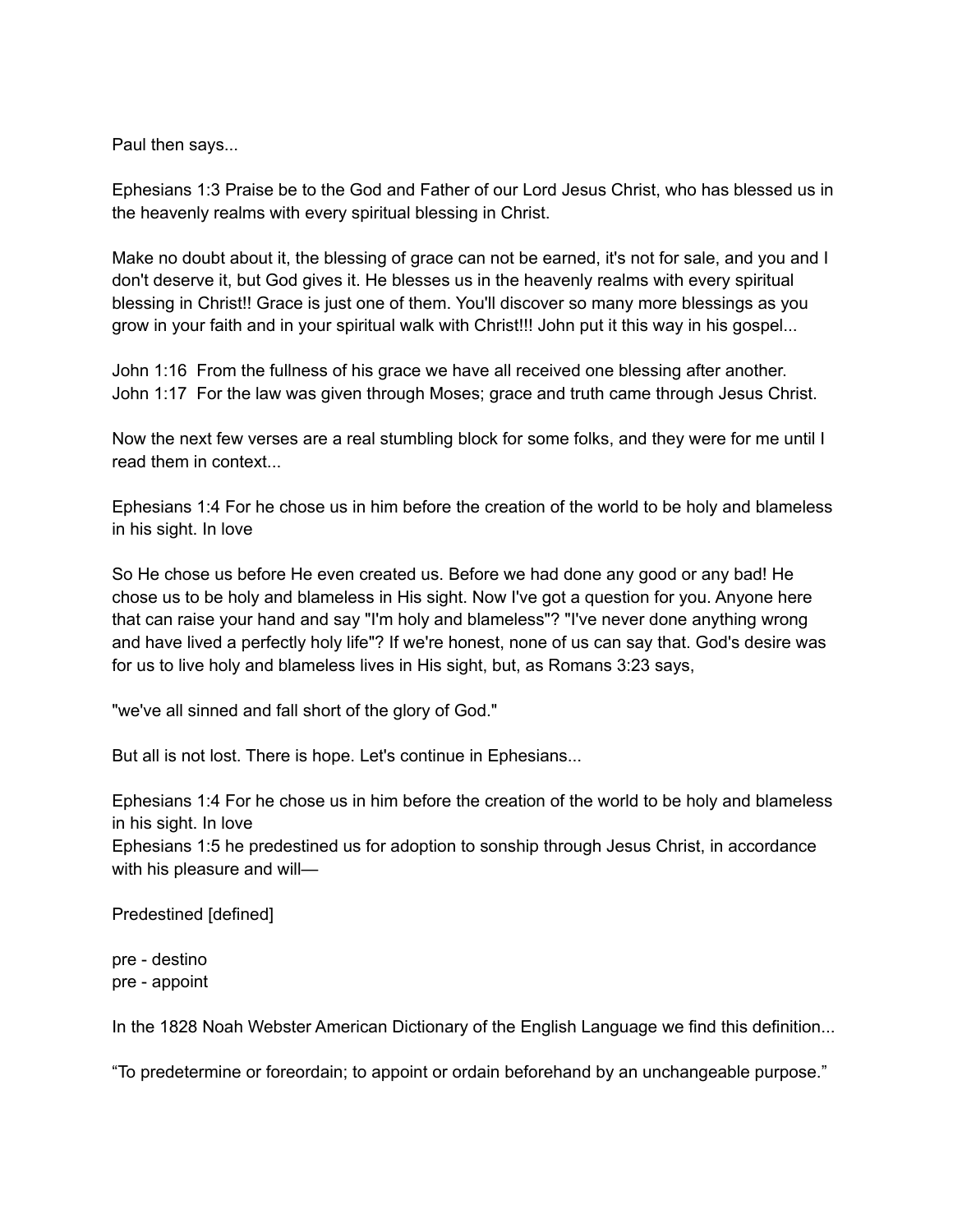Now let's read that verse again and add the next verse...

Ephesians 1:4b ...In love

Ephesians 1:5 he predestined us to be adopted as his sons through Jesus Christ, in accordance with his pleasure and will—

Ephesians 1:6 to the praise of his glorious grace, which he has freely given us in the One he loves.

In other words, God pre-appointed or pre chose us to be adopted as His children. It was His pleasure and His will to freely give us forgiveness in order to showcase His glorious grace that comes through Jesus, the One He loves!! In fact, let's read on...

Ephesians 1:7 In him we have redemption through his blood, the forgiveness of sins, in accordance with the riches of God's grace

Make no mistake about it, redemption, which includes forgiveness, salvation, mercy, cleansing, new life, eternal life and so much more, comes only through His blood!! There's nothing you could ever do to bring about your own redemption. It's all in accordance with the riches of God's grace - undeserved favor!

Let's read on...

Ephesians 1:7 In him we have redemption through his blood, the forgiveness of sins, in accordance with the riches of God's grace

Ephesians 1:8 that he lavished on us. With all wisdom and understanding,

Ephesians 1:9 he made known to us the mystery of his will according to his good pleasure, which he purposed in Christ,

Ephesians 1:10 to be put into effect when the times reach their fulfillment—to bring unity to all things in heaven and on earth under Christ.

He lavished His love and grace on us. He has made known to us the mystery of His will according to His good pleasure which He purposed in Christ! And let me point out that it says according to His GOOD Pleasure. God wants what's best for every man, woman, boy and girl in the world. Remember the definition of "predestine"? To predetermine or foreordain; to appoint or ordain beforehand by an unchangeable purpose. God's purpose has never changed from the moment of creation to today. He created us in love and desires to fellowship with us and to love us and to care for us and to walk with us in life. That has never changed. What changed was us.

Isa 53:6a We all, like sheep, have gone astray, each of us has turned to his own way...

Let's read on...

Ephesians 1:11 In him we were also chosen, having been predestined according to the plan of him who works out everything in conformity with the purpose of his will,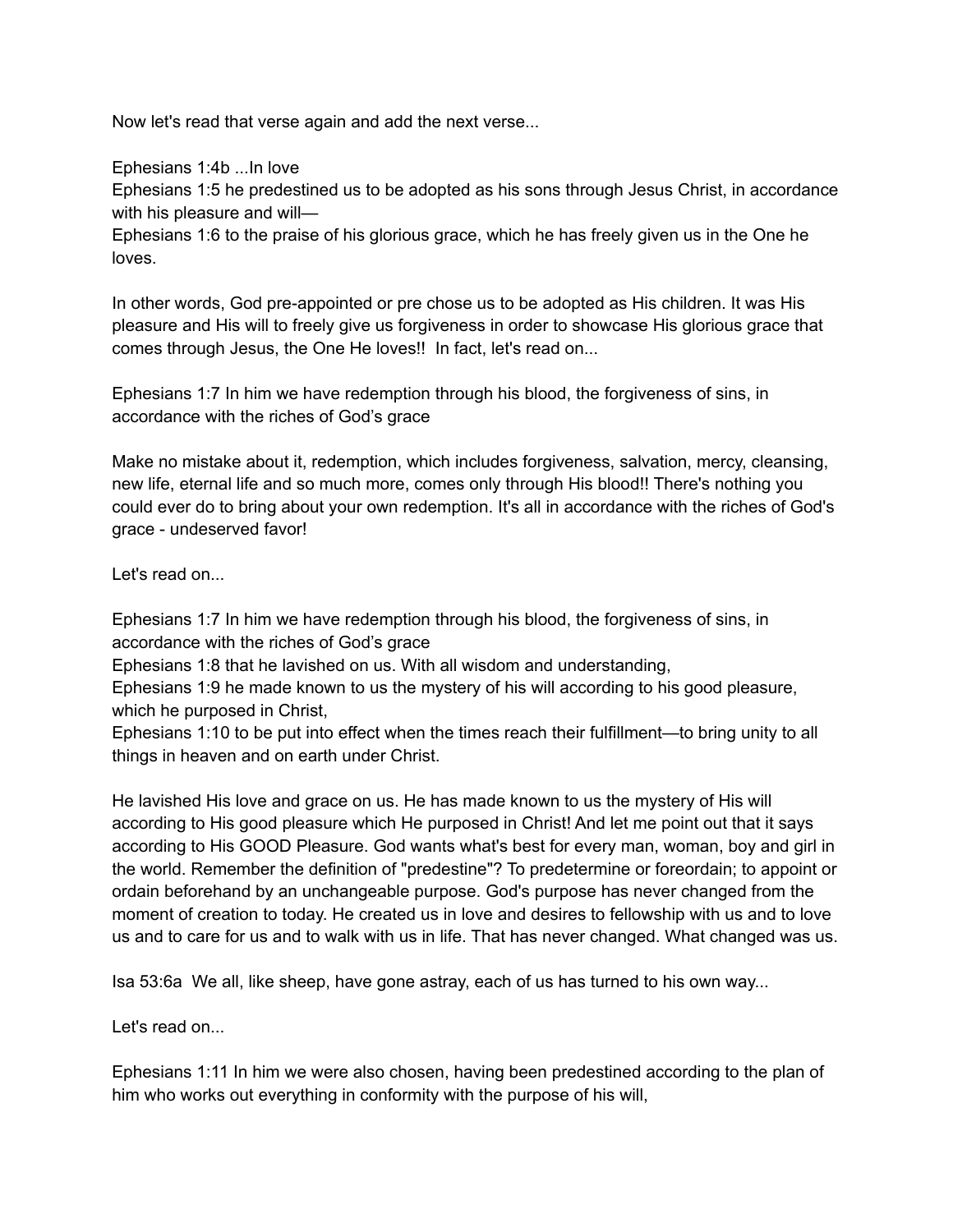Okay, it says we were chosen, having been predestined, or pre-chosen, according to the plan of Him who works everything in conformity with the purpose of His will. Remember, the Word says, according to His good purpose. So the word predestine does not mean that God arbitrarily chose some folks to be saved and others to be forever lost. In fact everyone is called to be saved, but not all accept the calling. You might ask, "How do you know this"? 2 Peter 3:9!

2 Pet 3:9 The Lord is not slow in keeping his promise, as some understand slowness. He is patient with you, not wanting anyone to perish, but everyone to come to repentance.

The late Adrian Rogers, who was an amazing man of God and preacher of God's Word, said this in a message about a doctrine known as 5 point Calvinism.

"Now, if you say that only certain people are elect and only certain people, therefore, can be saved, you take all the "whosoever's" in the Bible and make them a lot of mumbo jumbo. The Bible is full of "whosoever will." Turn to Matthew 23. This is the story of Jesus on His way to Jerusalem… the crowds are there and they're casting their palm branches and their garments in front of Him and saying "Hail Him! Hail Him!" Soon they're going to be saying, "Nail Him! Nail Him!" They're going to be crucifying Him and Jesus knows what's about to transpire and begins to weep great salty tears. Jesus begins to lament over Jerusalem and this is what He says in verse 37: "O Jerusalem, Jerusalem, thou that kills the prophets and stones them which are sent unto thee, how often would I have gathered thy children together, even as a hen gathers her chickens under her wings, and ye would not." Now, friend, if they **could not** rather than they **would not**, this is the biggest charade in history. Jesus is weeping salty tears, and He said, "I would, but you would not." That's not unconditional election.

Jesus put it this way when talking to His disciples about the Kingdom of God. He compared the Kingdom of God to a wedding feast a king was planning for his son. Many who were invited refused to come. So they went out into the streets and invited everyone they saw. Listen...

Mat 22:14 "For many are invited, but few are chosen."

The ones who got in are the ones who responded to the invitation. The ones who accepted the call. The ones who put on the robe of righteousness Jesus had died to give them. In fact let's just see if this matches up with the rest of our Scripture from Ephesians...

Ephesians 1:11 In him we were also chosen, having been predestined according to the plan of him who works out everything in conformity with the purpose of his will,

Ephesians 1:12 in order that we, who were the first to put our hope in Christ, might be for the praise of his glory.

Ephesians 1:13 And you also were included in Christ when you heard the message of truth, the gospel of your salvation. When you believed, you were marked in him with a seal, the promised Holy Spirit,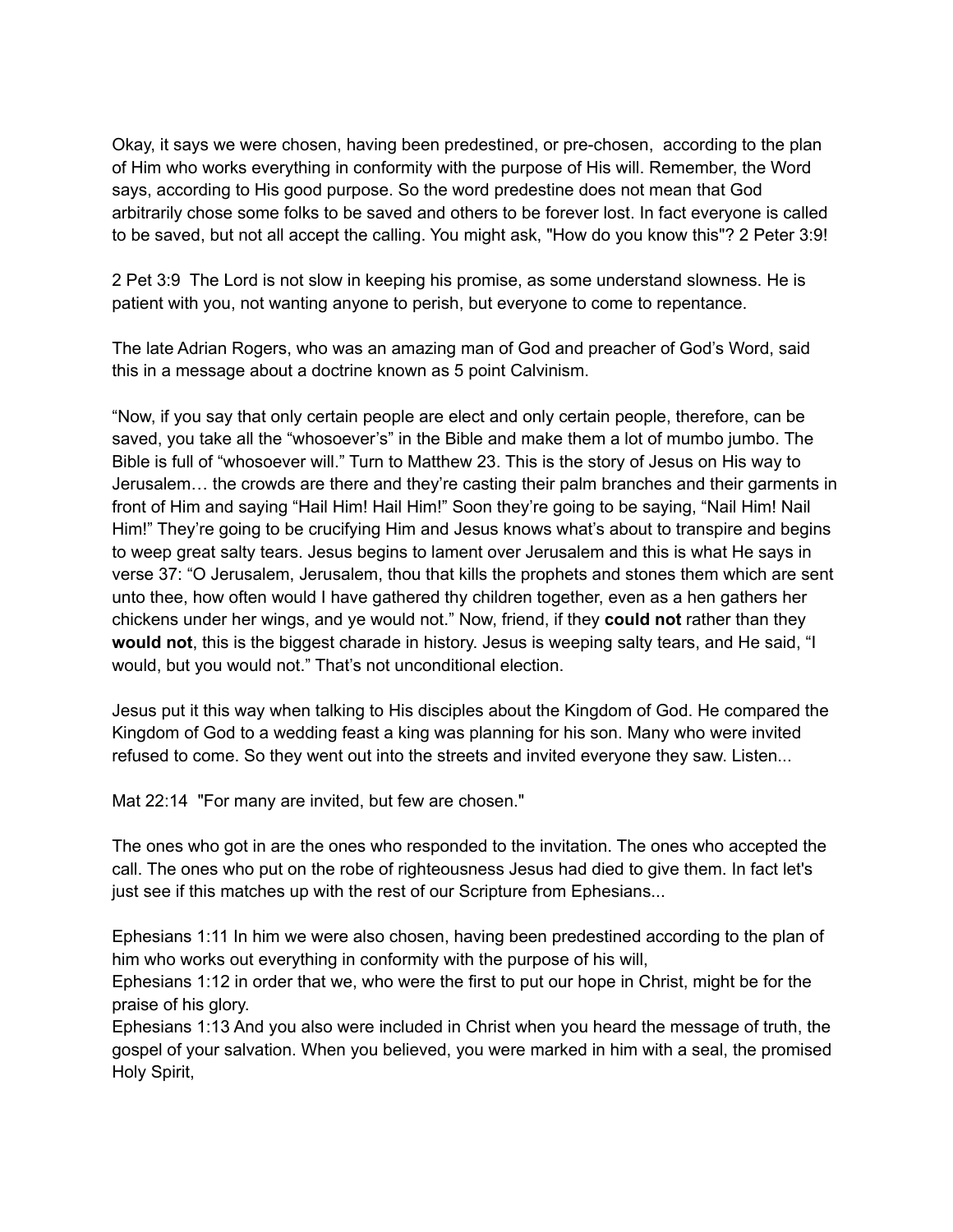Ephesians 1:14 who is a deposit guaranteeing our inheritance until the redemption of those who are God's possession—to the praise of his glory.

There you go! Salvation goes to those who put their hope in Christ. Those who choose to believe. Those who accept God's invitation, His call to come out of the world and into His assembly, to come out of the darkness into the light, to repent and turn from the world to Jesus and to be adopted into the family of God. To become an insider, no longer an outsider. Paul could be no clearer than he is in verse 13..

Ephesians 1:13 And you also were included in Christ when you heard the message of truth, the gospel of your salvation. When you believed, you were marked in him with a seal, the promised Holy Spirit,

So God has chosen to love us, predetermined to love us, but we are included in Christ when we hear the message of truth and believe! So the question is will we accept His choice to love us by choosing to receive His offer! I like the way the writer of Romans put it in the verses surrounding a verse we've already read. Let me show you...

Rom 3:22 This righteousness from God comes through faith in Jesus Christ to all who believe. There is no difference,

Rom 3:23 for all have sinned and fall short of the glory of God,

Rom 3:24 and are justified freely by his grace through the redemption that came by Christ Jesus.

When we believe we are clothed in His righteousness, His holiness. Our sins have been forgiven. Remember the wedding feast I talked about. Many were called, but few chosen. The chosen ones were the ones who accepted the invitation. And you might remember, that only one guy was sent away. He wasn't wearing a wedding robe. All guests had been given a wedding robe to wear. The guy that was sent away had refused to wear the robe of righteousness Jesus had died to give him. Will you choose God's mercy, His grace, His love, and to be clothed in His righteousness. Your own righteousness and goodness will not do! You can't work your way to heaven. You can't be that good. You must depend on Him!! Today, you can be a part of God's amazing family. The church is God's family assembled. He wants you to be a part of His family. The adoption papers are ready. You've been a spiritual orphan for too long. You're poor and needy and your clothing is stained, dirty and soured. God wants to put a beautiful, clean robe on you and welcome you to the family. He has invited you, He has called you to be an insider not an outsider! But it's your choice. God will not force His will, His ways, or His love on you. Whatever you decide, Jesus will always love you and God's purpose to love you will never change.

Romans 10:9 If you declare with your mouth, "Jesus is Lord," and believe in your heart that God raised him from the dead, you will be saved.

Romans 10:10 For it is with your heart that you believe and are justified, and it is with your mouth that you profess your faith and are saved.